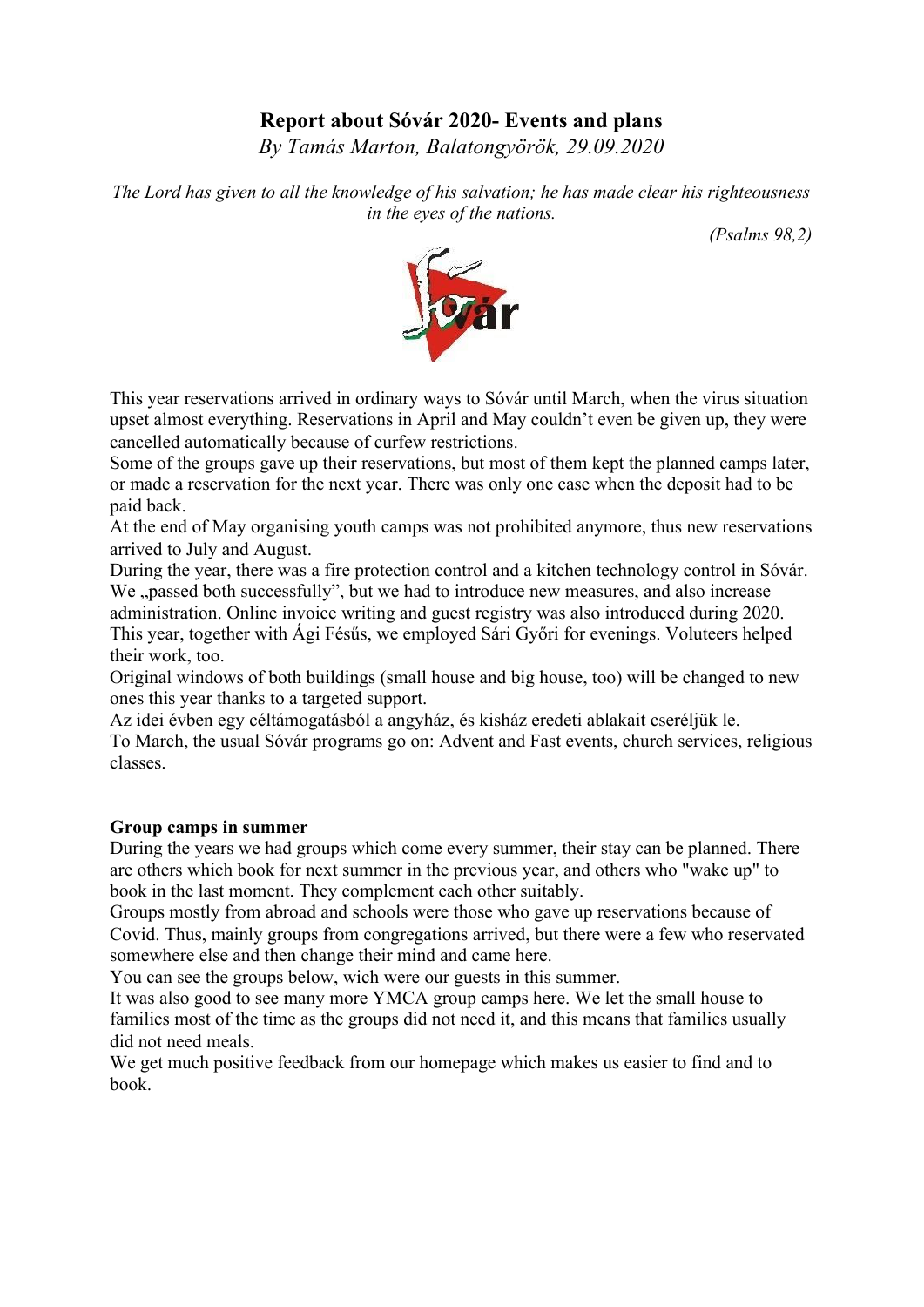# **Groups of 2020**

| <b>Date</b>   | <b>Group</b>                   | Small/Big    | <b>Status</b>    |
|---------------|--------------------------------|--------------|------------------|
|               |                                | <b>House</b> |                  |
| 03.27-29.     | Evangélikus Egyház GYÜMI       | SH/BH        | canceled         |
| 04. 17-19.    | Soproni Berzsenyi Gimnázium    | <b>BH</b>    | canceled         |
| 05.7-9.       | Újbudai József A. Gimn         | <b>BH</b>    | canceled         |
| 05.28-29.     | Szombathelyi Reményik Ált.Isk. | SH/BH        | canceled         |
| $06.4 - 7.$   | Fasori Evangélikus Gimnázium   | <b>BH</b>    | canceled         |
| 06. 13-15.    | Baráti kör                     | <b>SH</b>    | confirmed        |
| 06.20-22.     | Baráti kör                     | <b>SH</b>    | confirmed        |
| 06.28-07.01.  | Norvégok                       | SH/BH        | Booking for 2021 |
| 06.26-28.     | Szentendrei óvónők             | <b>BH</b>    | confirmed        |
| 06.29-07.04.  | Sárvári focisták               | <b>BH</b>    | canceled         |
| $07.5 - 6.$   | Német motorosok                | SH/BH        | Booking for 2021 |
| 07.06-10.     | Angol tábor                    | <b>BH</b>    | canceled         |
| 07.10-12.     | Csíkszerda                     | <b>BH</b>    | new booking      |
| $07.6 - 11.$  | Család                         | <b>SH</b>    | confirmed        |
| 07.12-13.     | Német motorosok                | SH/BH        | Booking for 2021 |
| $07.12 - 17.$ | Soroksár                       | BH           | confirmed        |
| 07.13-26.     | Család                         | <b>SH</b>    | confirmed        |
| 07.18-20.     | Család                         | BH           | new booking      |
| 07.26-08.01.  | Nagytarcsa Evangélikus Ifjúság | <b>BH</b>    | new booking      |
| $07.19 -$     | <b>Tappancs</b>                | SH/BH        | canceled         |
| 08.02.        |                                |              |                  |
| 07.28-08.02.  | Páratlan kör                   | <b>SH</b>    | new booking      |
| $08.3 - 8.$   | Pócsmegyer                     | SH/BH        | confirmed        |
| 08.8-14.      | Családok                       | SH/BH        | new booking      |
| 08.10-13.     | Győri Katalin cs.              | <b>NH</b>    | canceled         |
| 08.14-19.     | Szombathelyi TS                | SH/BH        | new booking      |
| 08.20-25.     | Simon Ildikó cs.               | <b>SH</b>    | confirmed        |
| 08. 20-23.    | Dél budai gyül.                | BH           | new booking      |
| 08.26-31.     | Páratlan kör                   | <b>SH</b>    | new booking      |
| 08.27-29.     | Deák Téri Gimnázium            | BH           | new booking      |
| 08.27-30.     | Lilling focisták               | BH           | Booking for 2021 |
| 09.11-13.     | Ten Sing Szombathely           | <b>SH</b>    | new booking      |
| 09.26-28.     | Baráti kör                     | <b>SH</b>    | new booking      |
| 10. 12-13.    | Szombathelyi férfikör          | SH/BH        | new booking      |
| 10.23-28.     | Tappancs vezetőképző           | SH/BH        | confirmed        |

#### **Volunteers and employees**

This summer, next to Ági Fésűs, we employed Sári Győri, who grew up from here for dinners. Volunteers helped their work, arriving in weekly turns. Most of them comes in the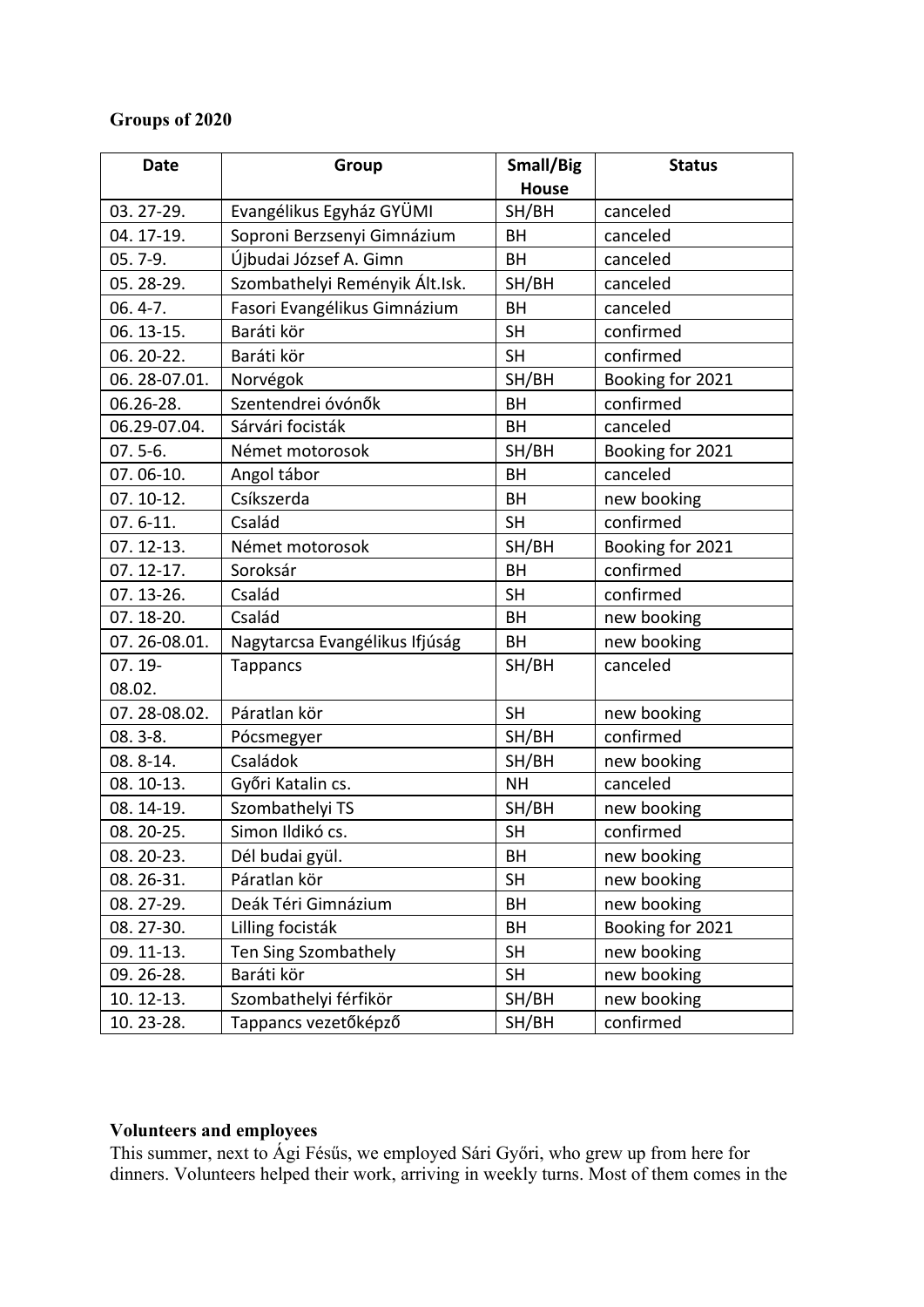frames of the community volunteer service (compulsory fo secondary school students), but many of then return after their finals as well.

The small team of Sóvár did an outsdanding work this year, too, but regarding the operating tasks of the small house, we have to emploi another colleague.

| <b>Date</b>      | <b>Names</b>                    | <b>Institute</b>      |
|------------------|---------------------------------|-----------------------|
| $06.29 - 07.04.$ | Pfeil Anna és Fűrész Boglárka   | Győr Ev. Gimn. + AUDI |
| 07.6-19.         | Frank Petra és Juhos Martin     | Gödöllő               |
| $08.2 - 8.$      | Pungor Viktória és Imre Johanna | Szombathely           |
| 08. 14-19.       | Szalai Dóra és Körmendy Lídia   | Körmend               |
| 08.27-29.        | Pungor Viktória                 | Szombathely           |

## **Volunteers in summer 2020.**

## **Bookings for 2021**

As you can see in the chart below.

For the time being there is only one reservation and a few interests for 2021. The main reason is the uncertainty because of the virus situation. Hopefully around March or April reservation will be a realistic thing for groups.

| <b>Date</b>    | Group                           | <b>Group size</b> |
|----------------|---------------------------------|-------------------|
| $05.27 - 30.$  | Fasori Evangélikus Gimnázium    | 25                |
| 06.27-30.      | Norvég cserkészek               | -43               |
| $ 07.25 - 31.$ | Nagytarcsai Evangélikus Ifjúság | 30                |

## **Plans**

In terms of Sóvár we aim to focus on advertising. Main goal is to be fully booked, so we plan to devote resources into sales for off-season. Beyond that, we wish to improve informing future guests, and to stay in touch with group leaders.

Each year, during the winter period, we are doing the maintenance work, and improvements. We are finished with the exact surveys, volunteers from Szombathely are prepared to start the work, only buliding material needs to be bought.

A bigger piece of work will be the painting of the left four room, just after we changed the old windows.

## **Events of Sóvár and the KIE in Balatongyörök**

Our programs are paused since March because of the Covid. Religion class started in September each Wednesday, and the first Tappancs occasion and Worships are planned to begin in October.

## **Tranquility at Sórvár**